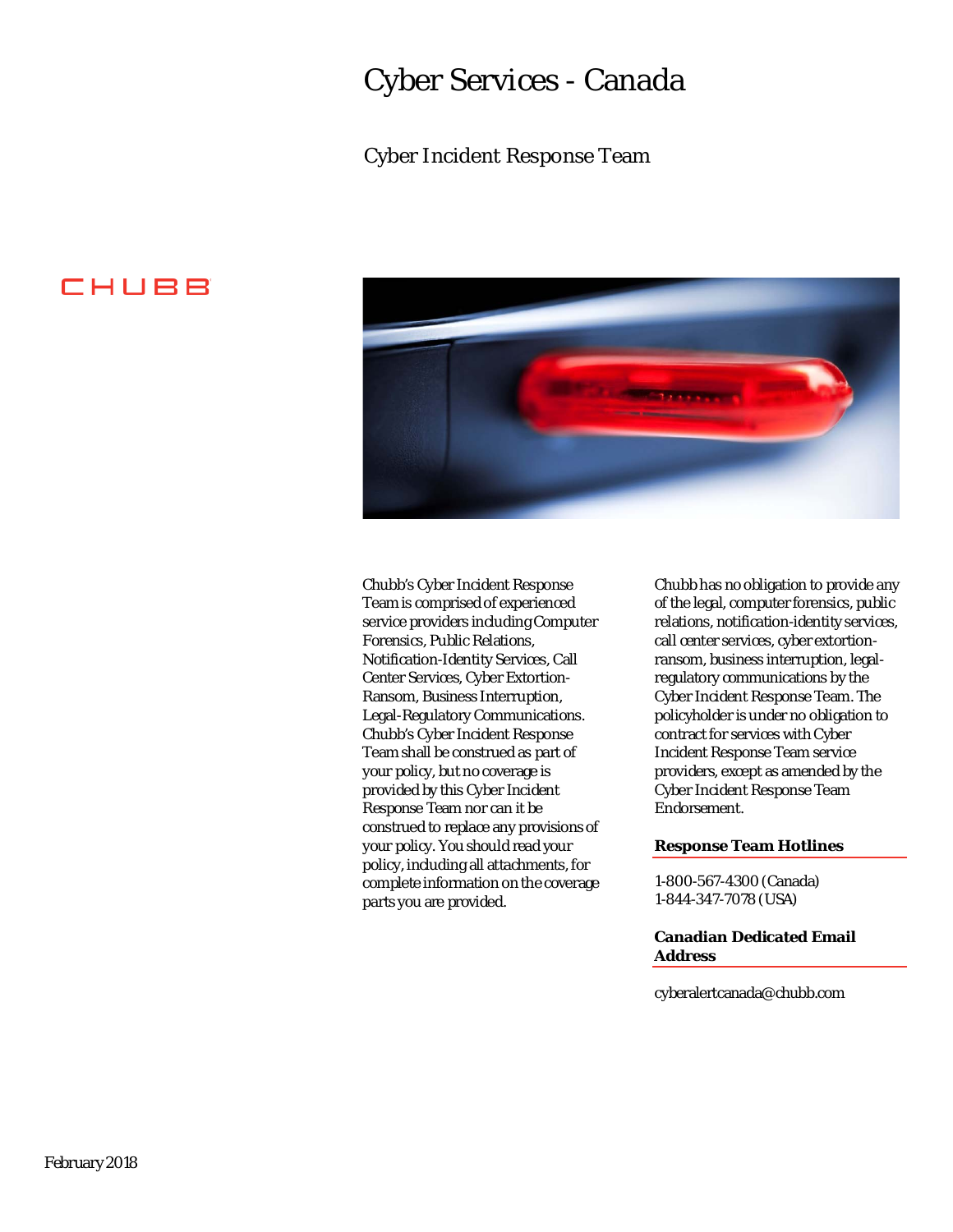#### **Response Team Coaches**

| <b>Provider</b>                          | <b>Primary Contact</b>    | <b>Phone</b> | <b>Email</b>                          |  |
|------------------------------------------|---------------------------|--------------|---------------------------------------|--|
| <b>Borden Ladner Gervais -</b><br>Canada | <b>Ira Nishisato</b>      | 844-617-1887 | inishisato@blg.com                    |  |
| <b>Fasken Martineau -</b><br>Canada      | Alex Cameron              | 844-200-7505 | acameron@fasken.com                   |  |
| Norton Rose Fulbright -<br>Canada        | Julie Himo.               | 844-689-4747 | julie.himo@nortonrosefulbright.com    |  |
| BakerHostetler – USA                     | <b>Theodore Kobus III</b> | 212-271-1504 | tkobus@bakerlaw.com                   |  |
| <b>Marshall Dennehey</b>                 | David Shannon             | 215-575-2615 | dishannon@mdwcg.com                   |  |
| Mullen Coughlin - USA                    | John Mullen               | 267-930-4792 | jmullen@mullen.legal                  |  |
| Norton Rose Fulbright -<br><b>USA</b>    | Dave Kessler              | 212-318-3382 | david.kessler@nortonrosefulbright.com |  |

#### **Response Team Specialists**

| <b>Provider</b>                           | <b>Primary Contact</b> | <b>Phone</b> | <b>Email</b>                   | <b>Team Specialty</b>                             |
|-------------------------------------------|------------------------|--------------|--------------------------------|---------------------------------------------------|
| <b>Allclear ID</b>                        | <b>Allen Burzen</b>    | 512-897-8208 | allen.burzen@allclearid.com    | <b>Individual Notification</b><br><b>Services</b> |
| Alvarez & Marsal                          | <b>Art Ehuan</b>       | 571-331-7763 | aehuan@alvarezandmarsal.com    | <b>Computer Forensics</b>                         |
| CGI - Canada                              | <b>Gary Miller</b>     | 613-740-5742 | gary.w.miller@cgi.com          | <b>Computer Forensics</b>                         |
| <b>Charles River</b><br><b>Associates</b> | <b>Bill Hardin</b>     | 312-619-3309 | bhardin@crai.com               | <b>Computer Forensics</b>                         |
| CrowdStrike                               | <b>Charlie Groves</b>  | 303-887-0506 | charlie.groves@crowdstrike.com | <b>Computer Forensics</b>                         |
| Crypsis                                   | <b>Rob Driscoll</b>    | 516-732-0300 | rob.driscoll@crypsisgroup.com  | <b>Computer Forensics</b>                         |
| Cytelligence -<br>Canada                  | Daniel Tobok           | 416-704-3778 | dtobok@cytelligence.ca         | <b>Computer Forensics</b>                         |
| <b>Dashlane</b>                           | David Sawin            | 19-928-2184  | david.sawin@dashlane.com       | <b>Individual Notification</b><br><b>Services</b> |
| Davis Wright<br>Tremaine                  | Amy Mushahwar          | 202-973-4263 | amymushahwar@dwt.com           | Legal & Regulatory<br>Communications              |
| Edelman Canada                            | <b>Greg Vanier</b>     | 416-849-3337 | greg.vanier@edelman.com        | <b>Public Relations</b>                           |
| Equifax - Canada                          | <b>Timothy Walsh</b>   | 416-505-7386 | timothy.walsh@equifax.com      | <b>Individual Notification</b><br><b>Services</b> |
| Experian                                  | Ozzie Fonseca          | 949-567-3851 | ozzie.fonseca@experian.com     | <b>Individual Notification</b><br><b>Services</b> |

# Chubb. Insured."

Chubb shall not be a party to any agreement entered into between any Cyber Incident Response Team service provider and the policyholder. It is understood that Cyber Incident Response Team service providers are independent contractors, and are not agents of Chubb. The policyholder agrees that Chubb assumes no liability arising out of any services rendered by a Cyber Incident Response Team service provider. Chubb shall not be entitled to any rights or subject to any obligations or liabilities set forth in any agreement entered into between any Cyber Incident Response Team service provider and the policyholder. Any rights and obligations with respect to such agreement, including but limited to billings, fees and servicesrendered, areolely for the benefit of, and borne solely by such Cyber Incident Response Team service provider and the policyholder, and not Chubb. (Rev.02/18)